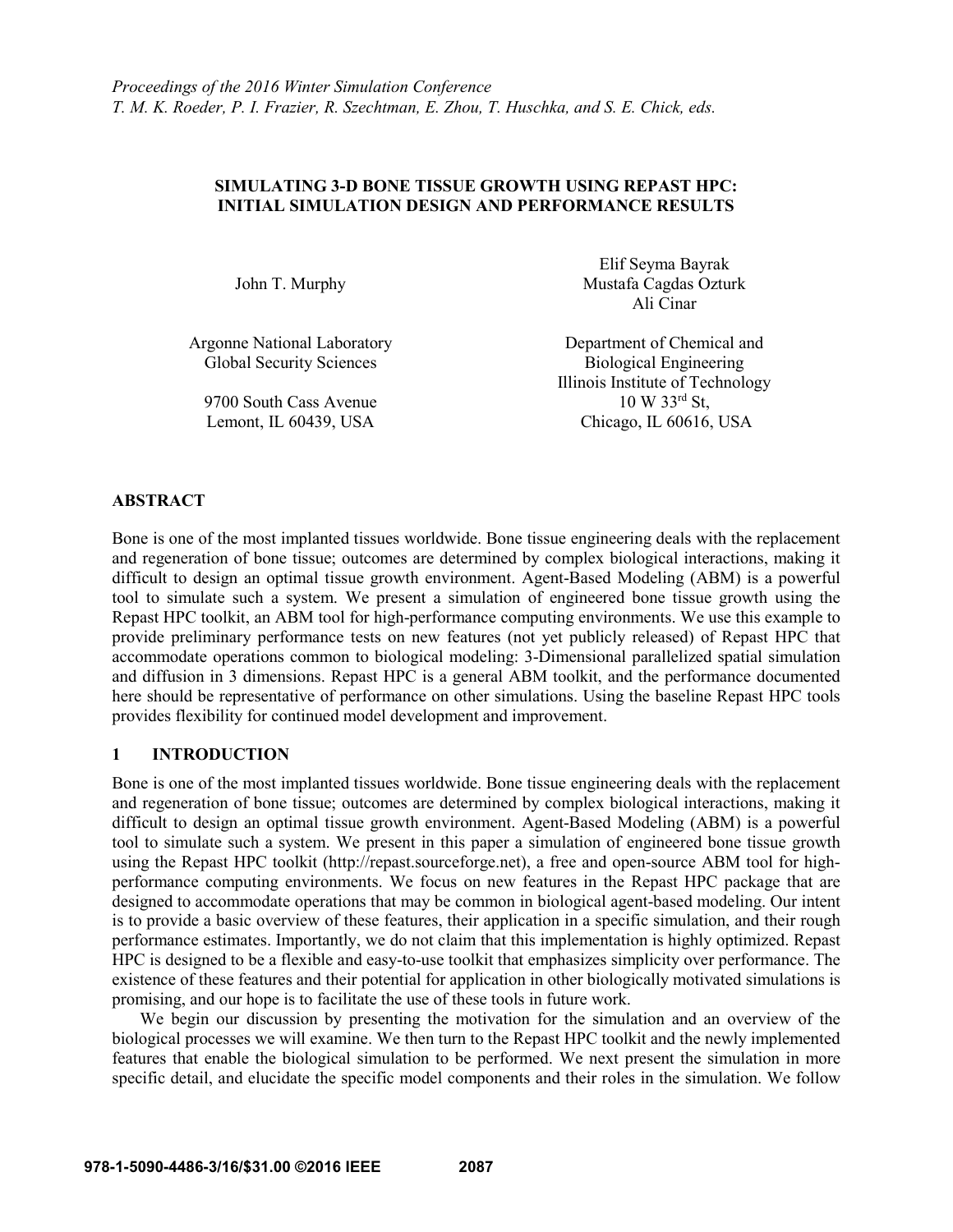this with a description of the specific sets of test runs performed, the results of those tests, and a discussion of our intended next steps both for the bone model simulation and for Repast HPC.

## **2 MOTIVATION: ENGINEERED BONE TISSUE**

The loss or failure of an organ or tissue is highly frequent, devastating problem with a substantial cost in human health care (Langer 1999). Bone is one of the most implanted tissue worldwide since bone defects above a critical size do not heal by itself. Bone tissue engineering deals with the replacement and regeneration of bone tissue with practical approaches (Amini et al. 2012). Use of synthetic or natural biomaterial scaffolds that supports the migration, proliferation, and differentiation into bone cells is one approach in bone tissue engineering (Damien and Parsons 1991; Langer and Vacanti 1993). However, the success of these biomaterials in repairing large size bone defects is limited due to their lack of the osteogenic and properties (Petite et al. 2000). A promising alternative is using the cells with osteogenic potential in these biomaterials to promote bone formation. Mesenchymal stem cells (MSC) have been widely used in bone regeneration applications (Manassero et al. 2013).

One of the challenges in the field of bone tissue engineering is exploring the complex interactions behind biological events and utilizing this knowledge to design an optimal tissue growth environment. Animal studies may represent the system adequately however they often fall short due to long time frame and difficult data collection resulting with sacrificing the animal. Computational models when they are properly developed can offer the ability to perform experiments *in silico* and accurately predict the interplay between the cells, biomaterial and signaling molecules. The number of variables that contribute to the formation of engineered tissues and the multicellular response to these signals present a challenging optimization problem that must be addressed for the ultimate success of tissue engineering.

Agent-Based Modeling (ABM) is a powerful tool to simulate main actors of a system based on their interactions with their local environment. It has great advantages including simulating of each individual's behavior, holding their history, allowing them to adapt and learn complex behavior. It is a natural choice and has been widely used to model biological systems (Qutub et al. 2009; Bayrak et al. 2015b). One main concern of the modelers is the computational heaviness of ABMs that limits the use of this technique in biological systems where one cubic centimeter of tissue can encompass approximately one billion cells.

Discovering the full potential of agent-based simulation models depends on the computational power available. Recent advances in the capacity and availability of high-performance computing resources and platforms have expanded the ability of agent-based models of biological systems to accomplish simulation in more realistic scales. Cockrell et al. (2015) implemented a model of gut which extends an previous model of gut epithelium using a custom parallel computational approach to run anatomic scales simulations. Perrin et al. (2010) developed a large-scale agent-based model, with explicit implementation of lymph nodes to investigate changes in the dynamics of HIV disease progression. In another work, two multi-scale existing model od in-stent restenosis and cerebrovascular blood flow was combined using HPC approach to run larger scales up to peta scale, incurring a coupling overhead of  $1-10\%$  of the total execution time (Groen et al. 2013). This paper focuses on use of Repast HPC for the development of a high performance agent-based modeling (ABM) framework that describes integrated cell behavior (vascularization and tissue growth) in a system based on interactions with its environment (degradable scaffold), other cells, and its own intracellular decisions/states.

### **3 REPAST HPC: OVERVIEW AND ENHANCEMENTS**

Repast HPC is a toolkit for Agent-Based Modeling that is specifically designed for high-performance computing applications (Collier and North 2012). Internally, model construction can follow a paradigm that mirrors that of the Repast Simphony toolkit (North et al. 2013) on which Repast HPC is based. In both tools, a central collection called a 'context' contains the agents in the model. Contexts also contain 'projections', which structure agent interactions and relationships; the two kinds of projections are spaces and networks.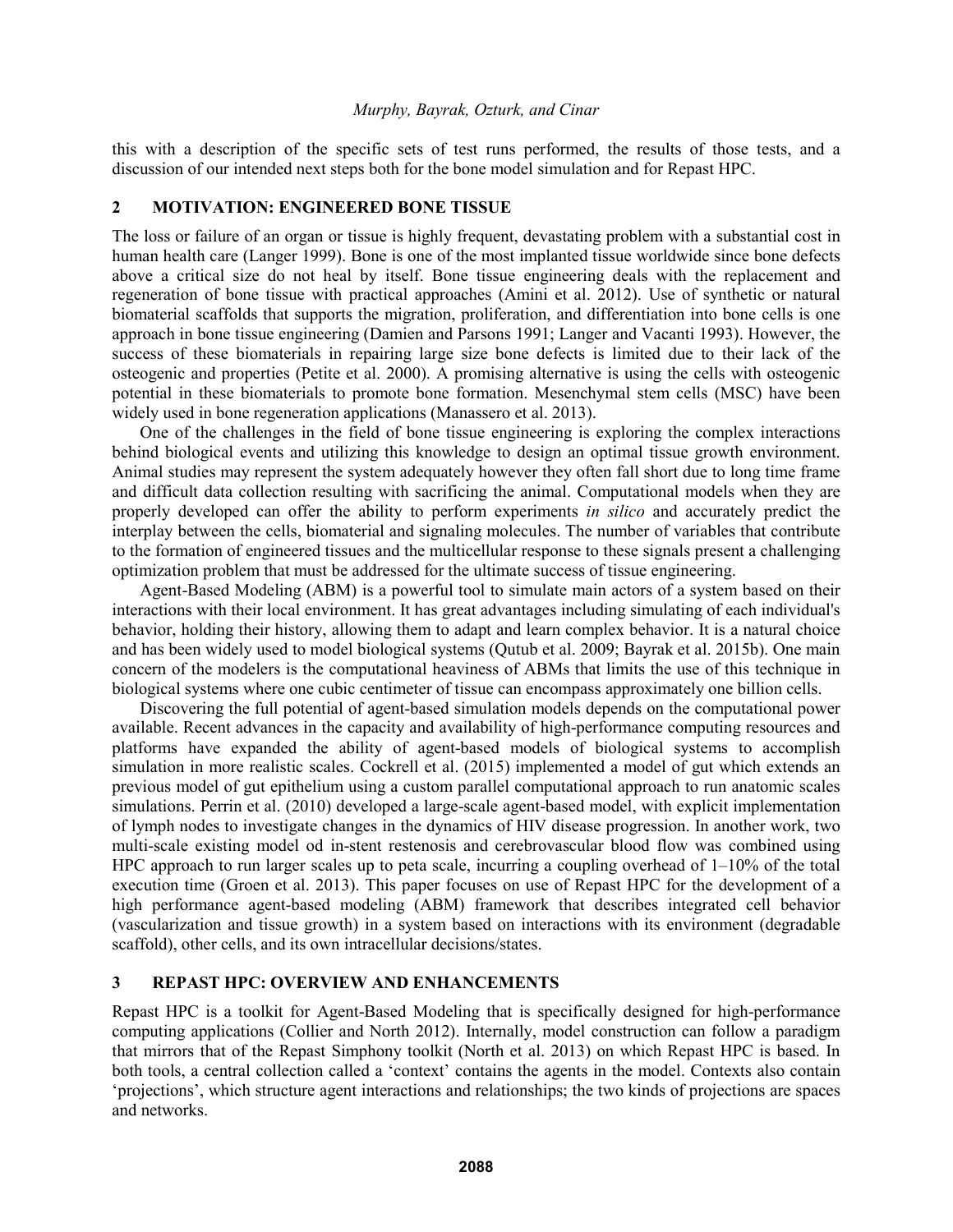In Repast HPC, contexts and projections work together to parallelize the simulation. The assumption is that all agent interaction will be with agents that are adjacent to one another in at least one projection. Typically a spatial projection is used to divide the simulation to achieve load balancing; as part of the parallelization strategy, agents that were on adjacent processes and that are positioned within a 'buffer zone' a small distance from the boundary between processes were copied as non-local or 'ghost' agents, thereby making their information available to the adjacent process. Changes to 'ghost' agents cannot propagate back to the 'real' copy of the agent, but by appearing as copies on the adjacent process, the information in non-local agents was available for local agents to consider and act upon. Network projections are not typically used for load balancing- no automated way to do so is currently in Repast HPC- but the principle of adjacency applies, and agents connected by a network link, no matter how distant they may be according to a spatial projection, are copied onto each other's processes and can interact in this way.

For use in this simulation, two features not previously available in Repast HPC were required: the ability to construct 3-Dimensional spaces in which agents could move and interact, and the ability to easily calculate diffusion of chemicals through the simulation space.

#### **3.1 N-Dimensional Spaces**

Previous releases of Repast HPC have been limited to 2-Dimensional spaces. While adequate for many agent-based models, a large class of additional models based on real-world dynamics would require 3- Dimensional spaces (e.g. fish in schools, birds in flocks, etc.). Perhaps less intuitively, some agent-based models might require higher dimensionality (N-Dimensional) spaces; one common application would be 'opinion spaces,' where an individual's location represents not a physical position but rather a point along multiple axes representing some measure of sentiment toward N independent topics.

The MPI specification (MPI Forum 1994) already incorporates the capability to define communicators that arrange the processes in an abstract N-Dimensional Cartesian topology. Moreover, the underlying 'Point' object in Repast HPC has, since the original release, had the ability to represent points in an N-Dimensional space. What was lacking, however, was an ability to use a higher-dimensional space as a basis of synchronization.

To achieve this, the new code implemented a more generalized algorithm for calculating buffer zones and passing agent information to adjacent processes. This more generalized algorithm is capable of handling any arbitrary number of dimensions. A number of restrictions remain: space must be evenly divided in each dimension across the n processes in that dimension, and the overall space must be a N-Dimensional rectangle. However, N may be any number. Note that although special-purpose algorithms could theoretically achieve a performance benefit for common values of  $N(2 \text{ and } 3)$ , no such implementation is provided; instead, the generalized algorithm is now used for all spaces.

### **3.2 Diffusion**

As described below, the simulation of bone model angiogenesis requires that cell movement be driven by the gradient in the concentration of a chemical secreted by certain specific kinds of cells. To achieve this diffusion, a special 'diffusion' module was added to Repast HPC. This new model defines a storage array that consists fundamentally of an array of values; it is not, therefore, a collection of agents or pointers to agents. The diffusion implementation works with N-Dimensional spaces; this matches the agent spaces described in the previous section.

The implementation of N-Dimensional spaces exchanges values across processes from regions of the space that abut each process. It relies on customized MPI data types that are defined recursively across the N dimensions. The implementation should therefore inherit whatever optimization the MPI implementation offers on the system on which the simulation is run.

The diffusion calculations are not optimized for performance; instead, they are optimized for ease of use and extension to specific applications. A *DiffusionLayer* class stores the values and provides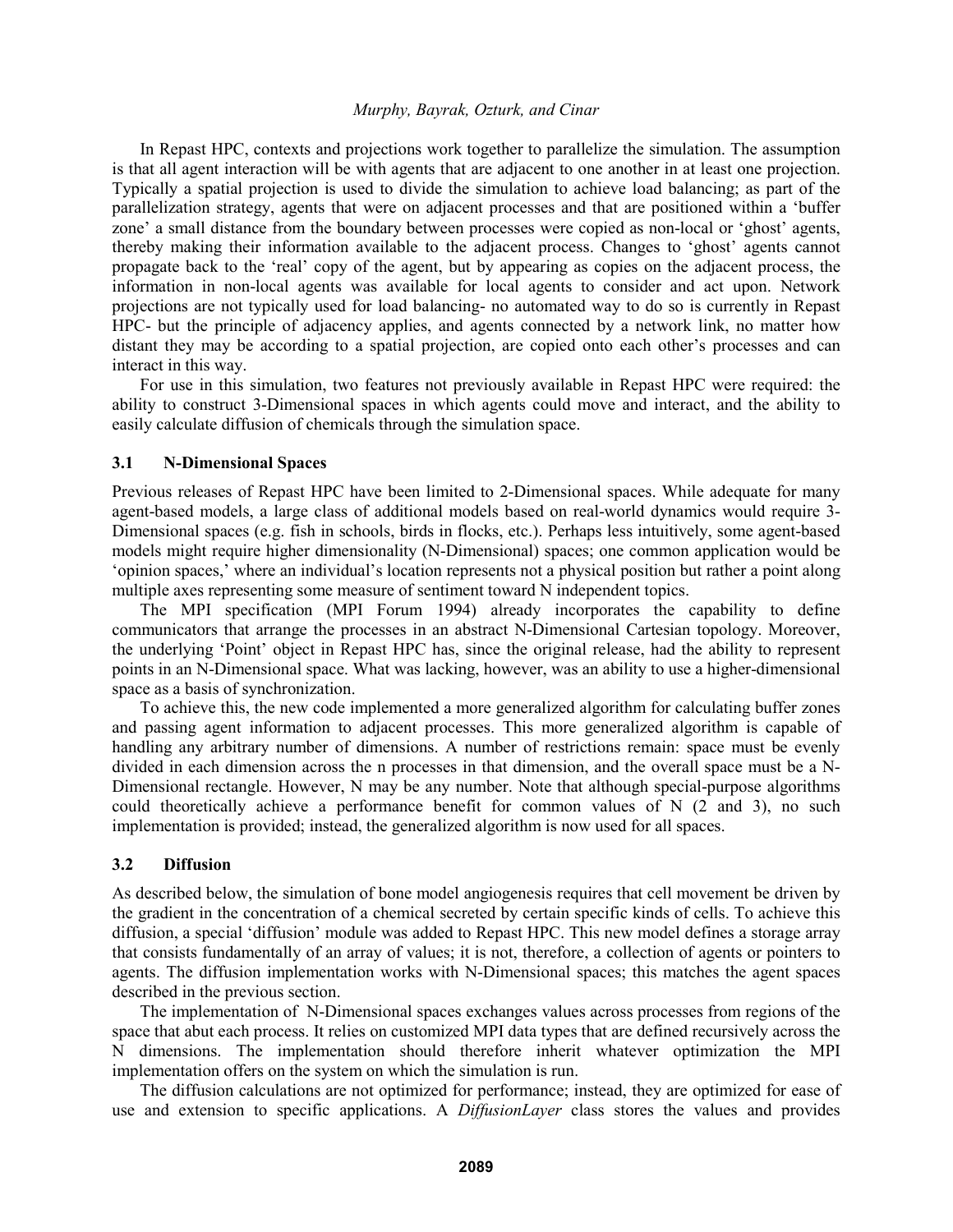synchronization across processes using the recursive MPI data types. An abstract *Diffusor* class is provided that can be extended, and the specific diffusion algorithm required can be implemented in the child class. When the *DiffusionLayer* class is asked to perform diffusion, it loops through the collection of cells in the N-Dimensional space and at each point passes a block of cells with radius r on all dimensions to the *Diffusor* class; these cells are indexed in a standard way that allows the *Diffusor* class to access any that are needed (and omit any that are not), and to perform whatever operation has been specified to calculate the value that should replace the current value at the central cell. At the boundaries of the space, the block of cells used may be truncated; the diffusor class must be crafted to deal with this, but the indexing scheme for the block of cells provided to it will make any truncations clear.

It should be clear that for any specific diffusion algorithm a more efficient strategy for performing the diffusion calculations could be created. The implementation here trades efficiency in model execution for ease of use and simplicity in implementation: in keeping with traditional Repast HPC practice, the user is not required to write any MPI code, and instead need only implement the diffusion algorithm via a *Diffusor* class, and Repast HPC handles all diffusion calculations and cross-process synchronization.

## **4 MODEL STRUCTURE**

The Repast HPC model described here is being conducted in parallel with laboratory research described in (Somo et al. 2015). A Java version of the simulation model has already been created (Bayrak et al. 2015a), and work to validate the Java model against the empirical data is in progress.

# **4.1 Vascular Bone Formation**

Bone is a highly vascularized tissue. Angiogenesis, the process of growing new blood vessels from preexisting ones, is the main mechanism vascularization of biomaterial scaffold . Angiogenesis is driven by chemical cues including vascular endothelial growth factor (VEGF). The main steps involved in the process of angiogenesis can be summarized as (Adams and Alitalo 2007): (1) Expression of a proangiogenic factors in the tissue in response to local stimuli, (2) angiogenic factors diffuse through tissues and reach the blood vessels, (3) cells lining the walls of capillaries (Endothelial Cells), become activated and migrate towards the higher angiogenic factor concentrations, (4) ECs behind the leading cell start proliferation in order to expedite extending the newly formed sprout. When these sprouts grow, they fuse together to stabilize and form loops that can carry blood, a process known as anastomosis (Paweletz and Knierim 1989).

MSCs are pluripotent adult stem cells that can differentiate into different cell types and widely used in bone tissue engineering (Arvidson et al. 2011). One of the rationales for the use of MSCs in bone tissue engineering is their ability to release factors such as VEGF that influence cell survival, proliferation and promote angiogenesis (Giuliani et al. 2013). Several data indicate that MSCs can provide a local microenvironment that supports bone regeneration and angiogenesis.

# **4.2 Cell Types and Simulation Environment**

**Endothelial cells (ECs)** are the main actors in angiogenesis process, and are responsible for capillary growth. The angiogenesis simulation model is constructed based on the EC actions, given the biomaterial microenvironment. Behavior of ECs has been abstracted in a rule-base from the real angiogenesis process observed in experimental studies. ECs become activated with the presence of a certain amount of angiogenic growth factor (i.e. VEGF) concentration in their local environment. Activated ECs (tip cell) migrate through the gradient of VEGF. While the EC is migrating, it elongates until it reaches the maximum observable size of a single EC. Elongation results in proliferation of ECs (stalk cells), which eventually form the capillary network. VEGF is needed for newly formed capillary survival as well. Endothelial cells may apoptose due to growth factor deficiency and results in capillary regression (Tang et al. 2004). A VEGF threshold is implemented in the ABM to account for the capillary regression during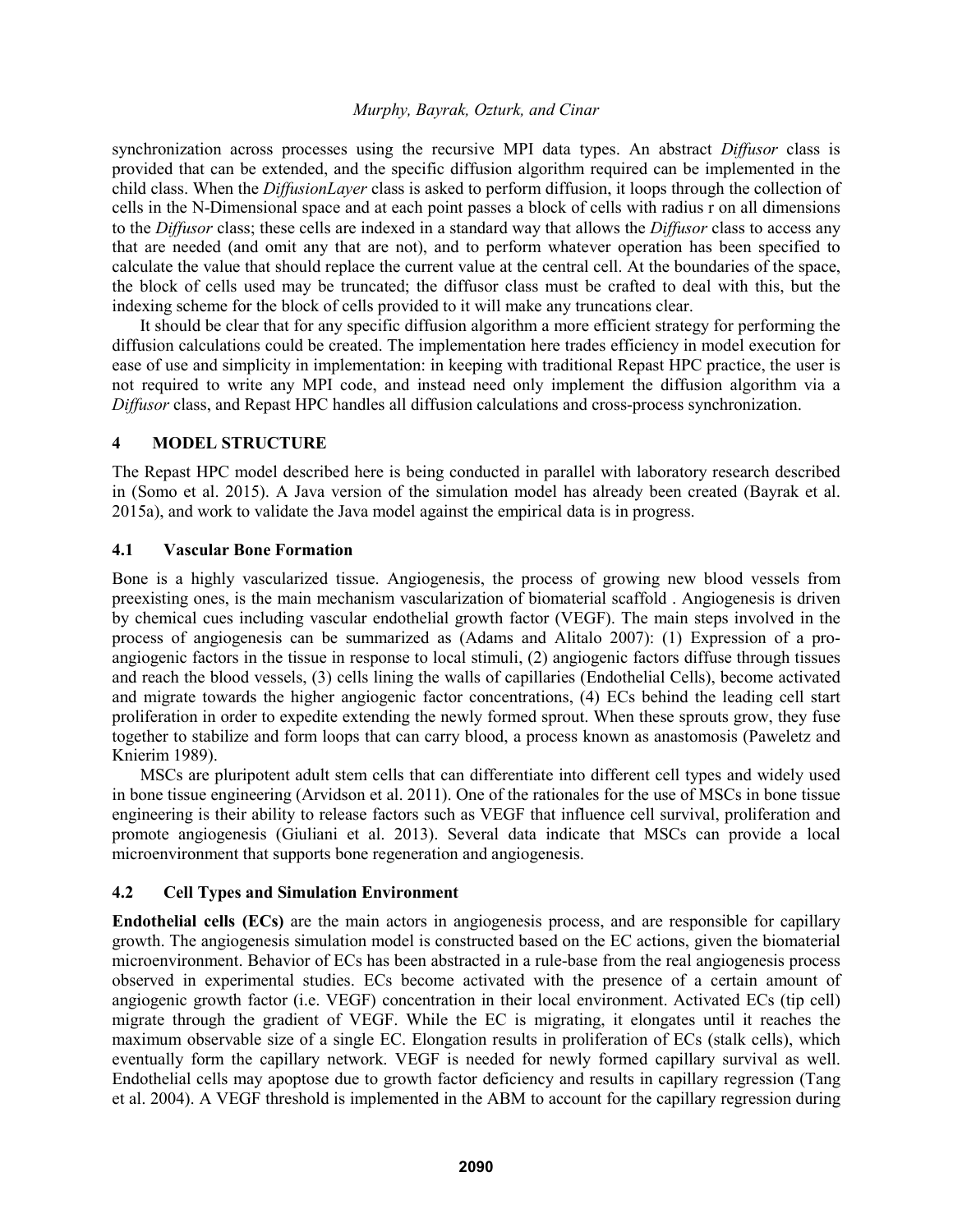vascularization process. The regions occupied by the scaffold are not allowed to EC invasion, when an EC encounters part of a scaffold, it searches new routes to keep moving through the gradient. Parameters and detailed rule base governing the EC behavior are derived from the literature and reported elsewhere (Bayrak et al. 2015a). The flow chart for the main methods is illustrated in Figure 1.



Figure 1: EC agent rule-base.

**MSCs** are the cells that form bone tissue after a differentiation process. A rule base is derived for tissue formation from stem cell differentiation based on a comprehensive literature survey (Bayrak et al. 2014). The MSC agent is capable of sensing the VEGF concentration in its neighborhood, migrating towards its gradient, going through cell cycle, growing in size, proliferating and releasing VEGF in the environment. MSC agent first searches the space and calculates the distance to the closest stable blood vessel(i.e anastomosed) since only anastomosed capillaries are considered as having blood flow and a source for oxygen and nutrition. If there is no blood vessel in the close vicinity (0-100μm), the cell agent will update its state to quiescent phase (G0). Hypoxic cell state (H) will be assigned to the MSC cell if there is no stable blood vessel in a further distance (100-200μm),and will start releasing VEGF. The time that cells can spend under hypoxia is limited (Deschepper et al. 2011). If no blood vessel reaches the close vicinity of a hypoxic cell, it will go through cell apoptosis. The oxygen and nutrition distribution is not explicitly modeled in space, however oxygen diffusion from the blood vessel is assumed to be a few hundred microns. If the cell is in the vicinity of a stable blood vessel, then it will go through the cell cycle and spend the required time at each state and complete the actions before it proceeds to the next state in the cycle.

**The three-dimensional scaffold** model with spherical pores were generated computationally and described elsewhere (Somo et al. 2015). For weak scaling studies larger size of scaffolds were created by reflecting the scaffolds at the original boundary in one dimension to keep the pore openings and porosity (pore volume divided by the total volume) consistent.

The **VEGF concentration values** were implemented using the new *DiffusionLayer* functionality described above; the diffusion algorithm used was a sum of the current grid cell's concentration minus the amount it would diffuse outward plus the amount it would receive from the immediately adjacent grid cells (radius 1, maximum of 26 adjacent cells, with fewer at the edges of the space). Simulation visualization for tissue growth is illustrated in Figure 2.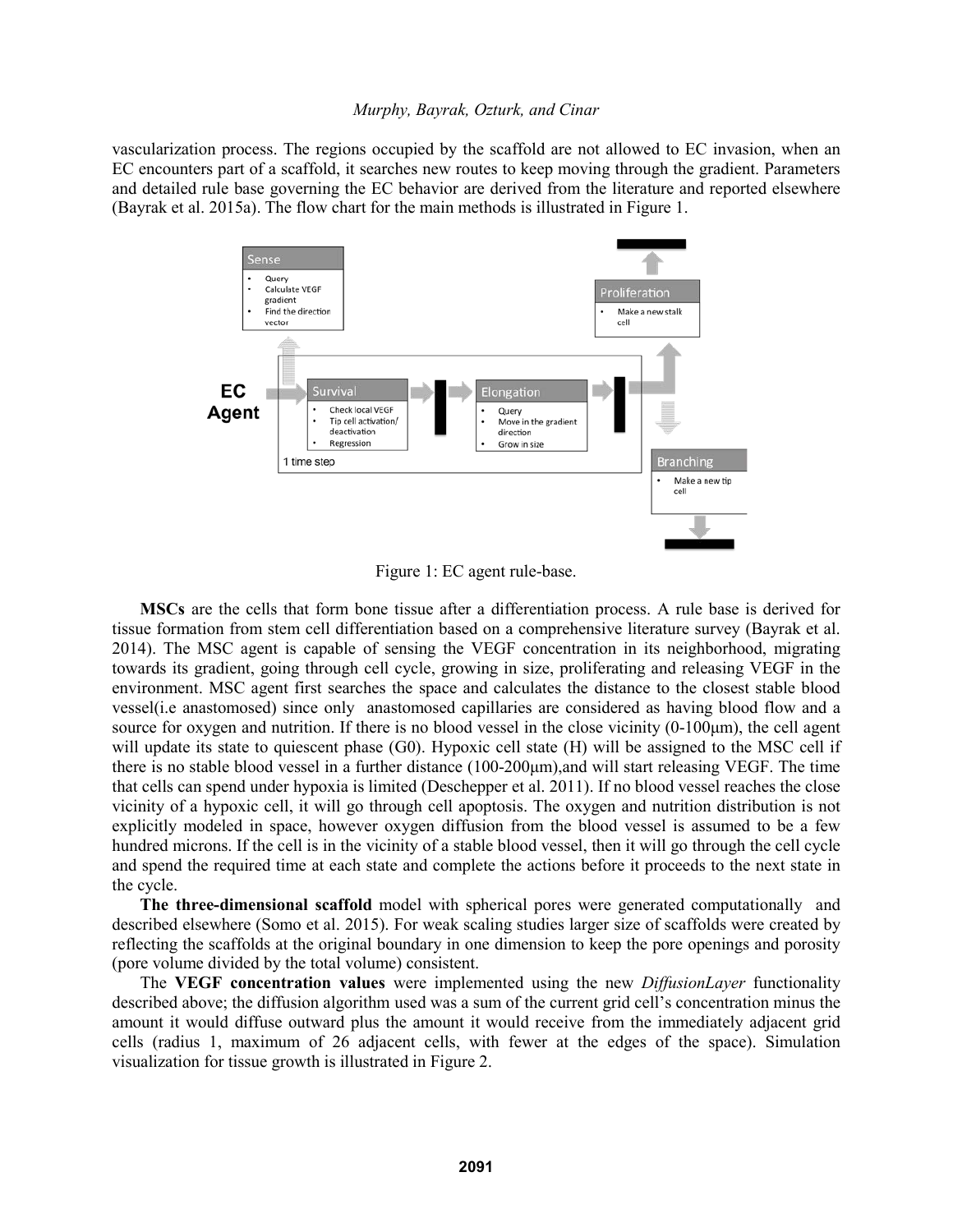

Figure 2: Simulation visualization for 2-week vascularization (red) and tissue growth (pink).

## **4.3 Repast HPC Projections**

The Bone Tissue simulation model includes three projections: a fine-resolution discrete space, a coarseresolution discrete space, and a network projection. The simulation is parallelized by dividing the physical space represented across multiple processes. Each process runs independently until there is a need to ensure that the information across processes is brought up to date and synchronized. Synchronization of the simulation is required when agents that might interact across processes have changed their internal states, or when some agents may have moved from one processor to another or been removed from the simulation environment. In Figure 1, black rectangles show the algorithm's synchronization points.

### **4.3.1 3-D Spaces**

The requirement that MSC agents search for nearby cells can potentially lead to a high computational cost. If the agents' locations were only maintained in a continuous space, it would be necessary to calculate the distance from the active agent to all potential partner agents, and, unless some additional storage strategy were used, to do this for each active agent at each search. This simulation uses a discrete space, and in a discrete space the individual cells that are potentially within the search radius can be extracted. The discrete space provides a list of agents within these specific cells, and all agents outside this region are ignored. Despite this, for this simulation the search radius is large enough compared to the smallest spatial unit that the number of potential matching cells is very high: typically a region of  $40x40x40 = 64,000$  cells is needed, leading to a high computational demand.

To avoid this, Repast HPC uses multiple spaces: the positions of agents are maintained in both a finescaled space and much coarser space. Instead of 40x40x40, this coarser grid covers the same volume, but using only  $3x3x3=27$  cells. The resulting indexing permits much faster search. The only additional burden on the simulation is the need to ensure that all agent movement is done in both spaces, not just one.

# **4.3.2 Networks**

The simulation also tracks blood vessels using a network projection; in this network projection, blood vessels are represented as linked cells forming a chain. This chain can cross process boundaries using Repast HPC's built-in functions, so no additional burden on the user is required.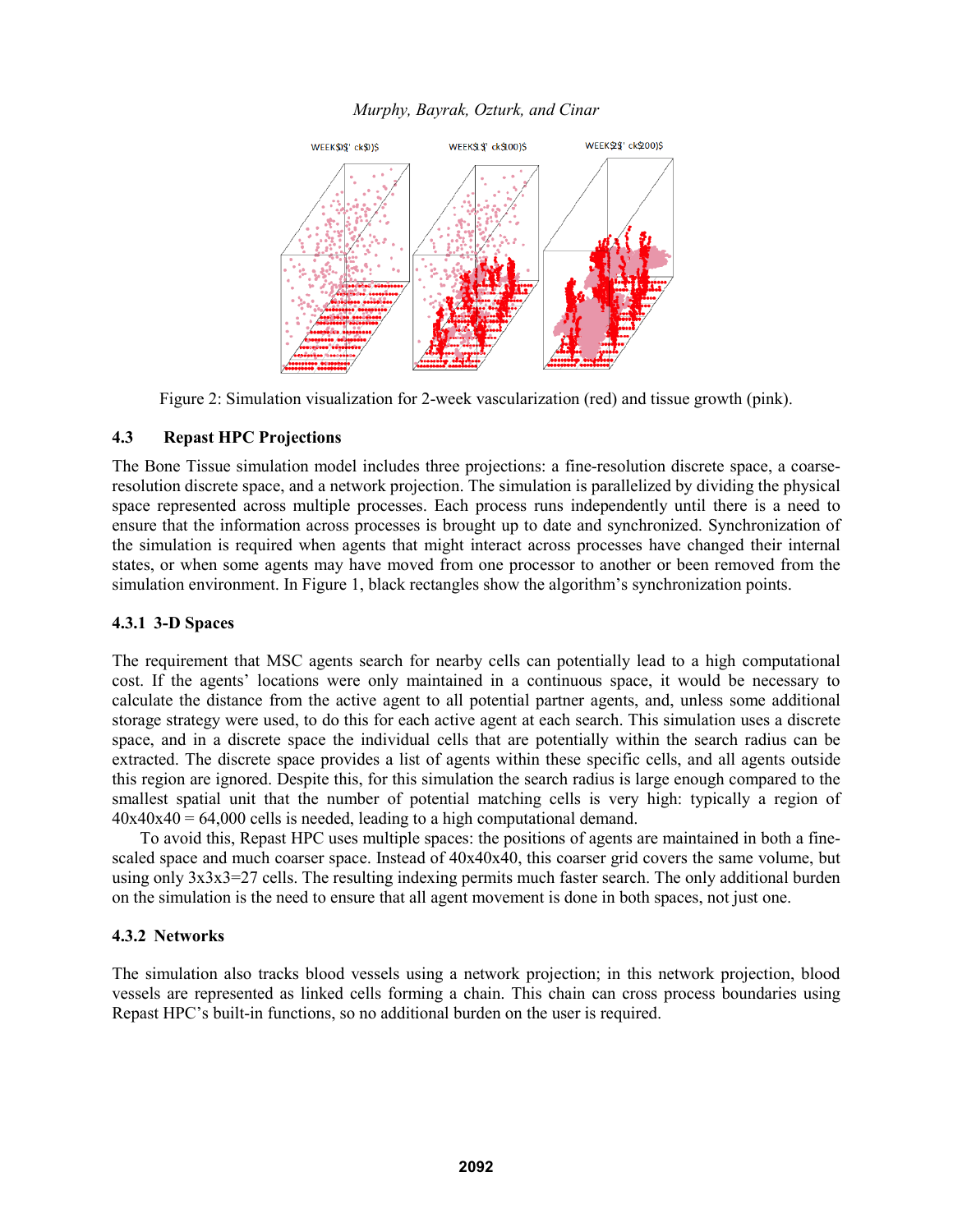# **5 PERFORMANCE TESTING**

# **5.1 Test Design: Strong and Weak Scaling**

Tests were performed in two ways. Strong scaling was tested by establishing a baseline simulation with 1,024,000 MSC agents in a space that measured 320 x 800 x 200, and then increasing the number of processes in the Z, X, and Y dimensions and further subdividing the space, as given in Table 1:

| Number of Processes |    |   |       | Procs: $Z \mid \text{Process: } X \mid \text{Process: } Y \mid \text{MSC Agent Count} \mid \text{Total MSC Agents}$ |
|---------------------|----|---|-------|---------------------------------------------------------------------------------------------------------------------|
| 32                  |    |   | 32000 | 1024000                                                                                                             |
| 64                  |    |   | 16000 | 1024000                                                                                                             |
| 128                 |    |   | 8000  | 1024000                                                                                                             |
| 256                 |    |   | 4000  | 1024000                                                                                                             |
| 512                 |    | ⋀ | 2000  | 1024000                                                                                                             |
| 1024                | 16 |   | 1000  | 1024000                                                                                                             |

Table 1: Strong scaling design of runs.

For weak scaling tests, the size of the space was extended by expanding the Z dimension, and the number of agents were increased from a baseline, as given in Table 2:

| Number of Processes |     |  | Procs: Z   Procs: X   Procs: Y   MSC Agent Count   Total MSC Agents   zdim |          |      |
|---------------------|-----|--|----------------------------------------------------------------------------|----------|------|
| 16                  |     |  | 12800                                                                      | 204800   | 100  |
| 32                  |     |  | 12800                                                                      | 409600   | 200  |
| 64                  | 16  |  | 12800                                                                      | 819200   | 400  |
| 128                 | 32  |  | 12800                                                                      | 1638400  | 800  |
| 256                 | 64  |  | 12800                                                                      | 3276800  | 1600 |
| 512                 | 128 |  | 12800                                                                      | 6553600  | 3200 |
| 1024                | 256 |  | 12800                                                                      | 13107200 | 6400 |

Table 2: Weak scaling design of runs.

# **5.2 Operations Tested**

The performance tests given here report the performance for both the entire cycle of each simulation time step and for specific subcomponents of that time step. The results may be divided broadly into 'processing' and 'communication'; the former refers to the action of the bone model simulation, and the latter to the exchange of cross-process information handled by Repast HPC. Processing includes searching for stable vessels, MSC Agents movement and growth, and MSC Agents releasing GF; communication includes calls to three Repast HPC core functions:

- Synchronize balance: marking agents that need to be shared across processes
- Synchronize agent states: copying current agent state variables to non-local copies
- Synchronize agent status: updating all non-local agents to reflect movement of agents across processes or removal from the simulation

Additionally, total communication time, including Repast HPC's 'Synchronize projection information' operation, is assessed.

In addition to these, the diffusion operation described above was also assessed separately; this operation, 'updateVegFMap' includes both the calculation of the new values to represent diffusion and the communication of those values to adjacent processes via MPI.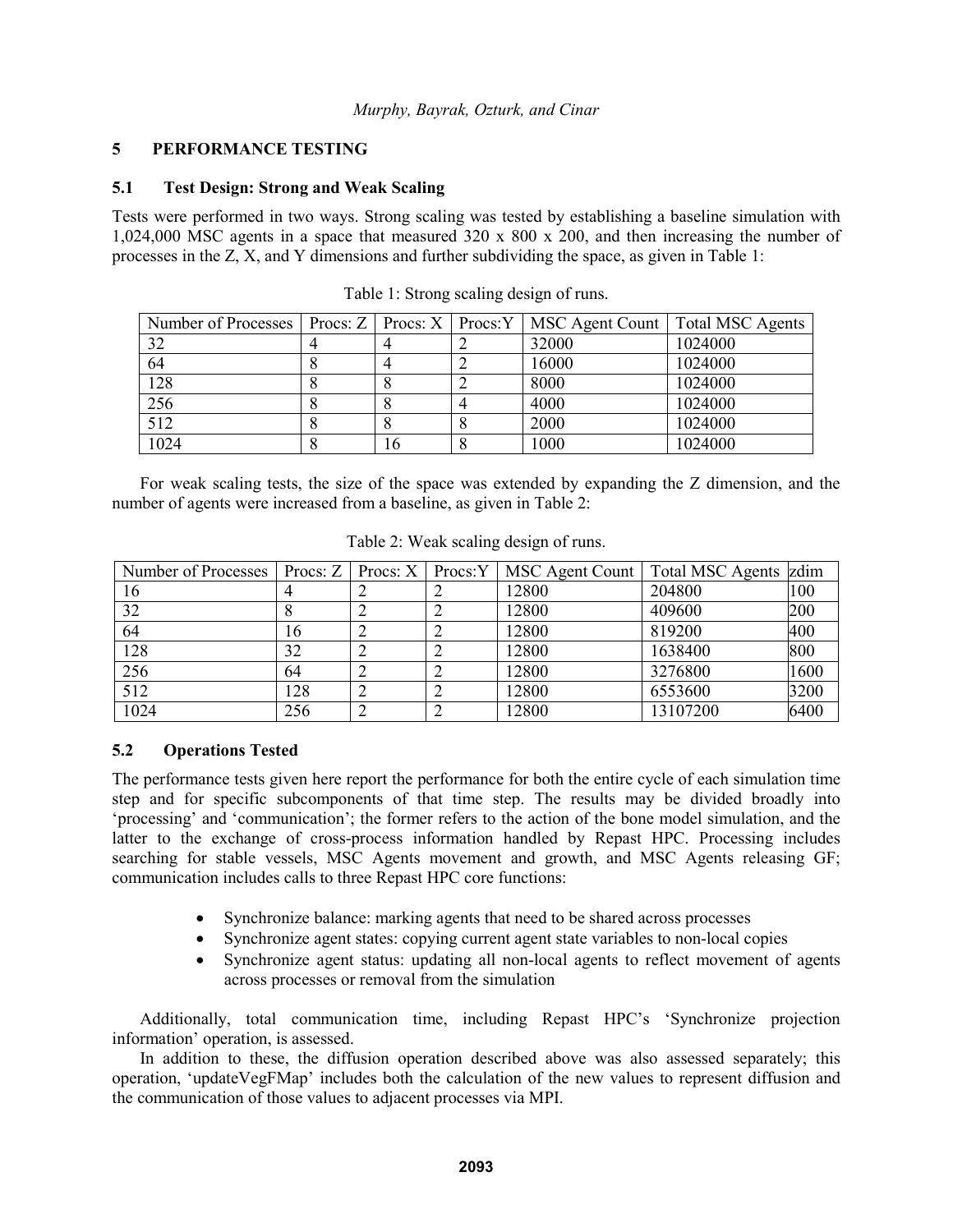Runs on the Vesta system (see below) are time-limited; consequently, we have considered all runs by limiting them to match the results obtained from the run with the fewest completed time ticks. For all results here we consider only the first 23 ticks of simulation time, for which we calculate averages for all operations listed. In practice, the time per tick for the simulation may change greatly as the simulation progresses due to the number and positions of the agents and the increased demand for processing and communication time. However, the initial period is comparable across all runs presented here.

## **5.3 Resources Used**

All performance tests were done on the BG/Q Vesta system at the Argonne Leadership Class Facility, Argonne National Laboratory (USA) (https://www.alcf.anl.gov/cetus-and-vesta). Processors on the Vesta system are equipped with PowerPC A2 1600 MHz processors (1.6 GHz) and include 16 GB of memory. One core per processor was used for all text, and no multithreading was used.

# **6 RESULTS**

# **6.1 Weak Scaling**

Results from weak scaling tests are given in Figure 3 (left column). Overall times, shown at the top left, exhibit little increase as the size of the problem is increased. Of the simulated biological processes, the somewhat unusual curve for mscMoveAndGrow, and an anomalous value at 128 processes in mscRelease, are unexplained at this time. Of the Repast HPC communication processes, synchronization balancing is essentially unaffected by increasing the scale, but both synchronization of agent status and agent state climb. These, however, are small components of the overall communication costs, much of which occurs in the synchronize projection information task. The *updateVegfMap* call performing diffusion is essentially unchanged by increasing scale.

# **6.2 Strong Scaling**

The right column of Figure 3 presents the results from the strong scaling runs as described in Table 1. Communication and Processing times are presented independently, and their total is also shown. The increase in processors by a factor of 32x improves performance by approximately 10x. As might be expected, the improvement is more marked in the processing time than in the communication time.

Performance for individual processes of *mscSearchForStableVessel*, *mscMoveAndGrow*, and *mscRelease* show improvement is apparent for all cases, though an anomalous uptick for *mscMoveAndGrow* at 256 processes is unexplained.

Performance for Repast HPC core functions are also given in Figure 3 (right column). SynchronizeProjectionInfo is the most expensive operation but scales well. Most of the performance costs from scaling are incurred in *synchronizeAgentStatus*, which trends upward as the scale increases, likely because this operation is the most highly affected by increasing the number of inter-process communications needed. Even though the size of each interprocess operation may be reduced, the number of these operations is increased, leading to a slightly higher performance cost as scaling is increased.

Performance for Repast HPC core functions are also given in Figure 3 (right column). SynchronizeProjectionInfo is the most expensive operation but scales well. Most of the performance costs from scaling are incurred in *synchronizeAgentStatus*, which trends upward as the scale increases, likely because this operation is the most highly affected by increasing the number of inter-process communications needed. Even though the size of each interprocess operation may be reduced, the number of these operations is increased, leading to a slightly higher performance cost as scaling is increased.

The performance of the diffusion routines (*updateVegfMap*) shows a speedup of almost exactly 32x, from a slowest speed of more than 10.85 seconds per operation to a fastest of under .35 seconds.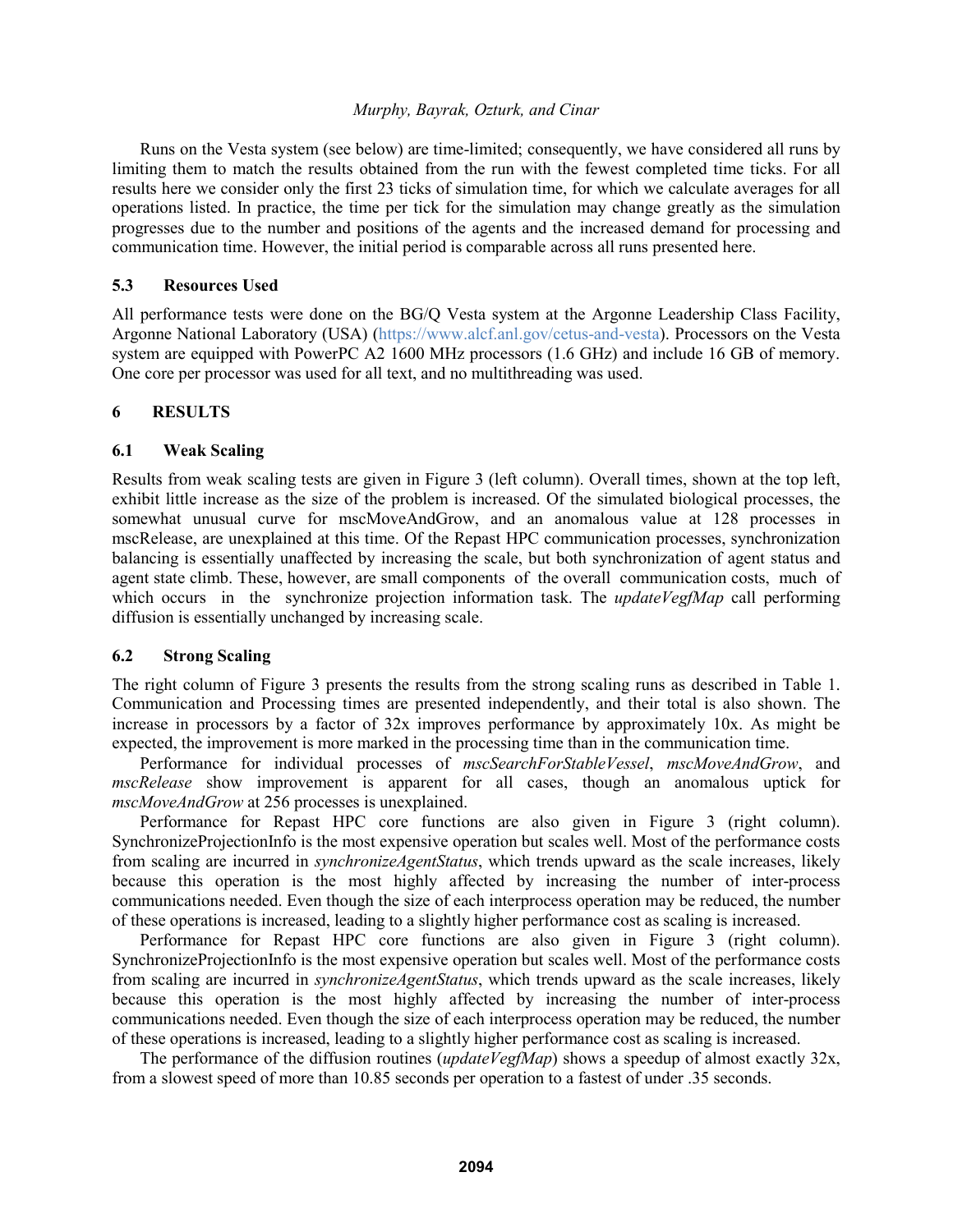



Figure 3: Weak Scaling Results (L) and Strong Scaling Results (R).

## **7 CONCLUSIONS AND NEXT STEPS**

These initial tests are at considerably smaller scales than will be needed for biologically valid and medically relevant simulations. However, the capabilities of both Strong and Weak scaling will be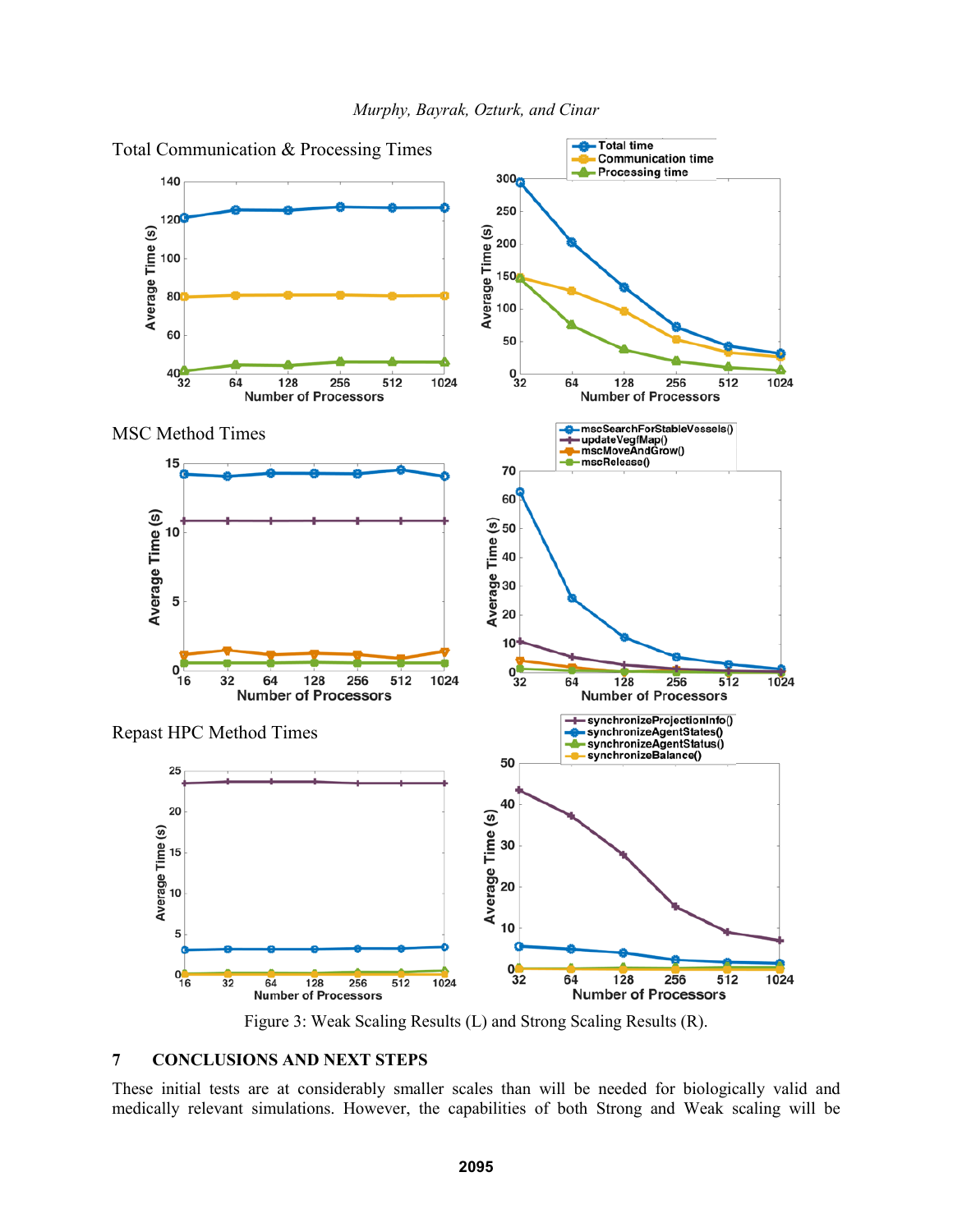valuable when the simulations are scaled to real-world sizes: weak scaling will allow the problem size to be expanded to scales that include a much larger volume, approaching the sizes of bone grafts in use in medical contexts today; strong scaling can allow these larger simulations to make use of much higher numbers of processes- moving, for example, from 1024 processes on Vesta to ALCF's Mira, which can run simulations with as many as 786,432 processes (https://www.alcf.anl.gov/mira ).

The choice to continue using Repast HPC's baseline and generic functionality, instead of customized and highly optimized code, is deliberate. The cell agents and biological processes used in these simulations represent only a small and preliminary part of a picture that is known to be richer. Repast HPC makes it easy to add new behaviors to existing cells and to expand the kinds of cells incorporated into the simulation, without the need to extensively revise the code or write custom MPI calls. This carries a recognized cost in terms of performance, but preserves flexibility appropriate to this stage of our project's development. The ability to rapidly develop new variants, and to test them first in small runs and then at larger scales quickly, will be key.

Repast HPC will enable further exploration and modeling of the biological processes in bone tissue growth. Expected next steps include the addition of different type of bone cell agents and growth factors released by these cells. The new 3-Dimensional spaces, and diffusion within those spaces, allow Repast HPC to put these additional biological avenues within easy reach.

### **ACKNOWLEDGMENTS**

This research used resources of the Argonne Leadership Computing Facility, which is a DOE Office of Science User Facility supported under Contract DE-AC02-06CH11357. This study is based on research supported in part by the National Science Foundation (IIS- 1125412). We gratefully acknowledge the comments from three anonymous reviewers.

### **REFERENCES**

- Adams, R. H., and K. Alitalo. 2007. "Molecular Regulation of Angiogenesis and Lymphangiogenesis." *Nature Reviews Molecular Cell Biology* 8 (6):464-478.
- Amini, A. R., C. T. Laurencin, and S. P. Nukavarapu. 2012. "Bone Tissue Engineering: Recent Advances and Challenges." *Critical Reviews in Biomedical Engineering* 40 (5):363-408.
- Arvidson, K., B. M. Abdallah, L. A. Applegate, N. Baldini, E. Cenni, E. Gomez-Barrena, D. Granchi, M. Kassem, Y. T. Konttinen, K. Mustafa, D. P. Pioletti, T. Sillat, and A. Finne-Wistrand. 2011. "Bone Regeneration and Stem Cells." *Journal of Cellular and Molecular Medicine* 15 (4):718-46.
- Bayrak, E. S., B. Akar, N. Xiao, H. Mehdizadeh, S. I. Somo, E. M. Brey, and A. Cinar. 2015a. "Agent-Based Modeling of Vascularization in Gradient Tissue Engineering Constructs." *IFAC-PapersOnLine* 48 (8):1240-1245.
- Bayrak, E. S., H. Mehdizadeh, B. Akar, S. I. Somo, E. M. Brey, and A. Cinar. 2014. "Agent-Based Modeling of Osteogenic Differentiation of Mesenchymal Stem Cells in Porous Biomaterials." In *36th Annual International Conference of the IEEE Engineering in Medicine and Biology Society* 2924- 2927.
- Bayrak, E. S., T. Wang, A. Cinar, and C. Undey. 2015b. "Computational Modeling of Fed-Batch Cell Culture Bioreactor: Hybrid Agent-Based Approach." *IFAC-PapersOnLine* 48 (8):1252-1257.
- Cockrell, R. C., S. Christley, E. Chang and G. An. 2015. "Towards Anatomic Scale Agent-Based Modeling with a Massively Parallel Spatially Explicit General-Purpose Model of Enteric Tissue (SEGMEnT\_HPC)." *PLoS ONE* 10 (3):e0122192.
- Collier, N., and M. North. 2012. "Parallel Agent-Based Simulation with Repast for High Performance Computing." *SIMULATION 89 (10):1215-1235.*
- Damien, C. J., and J. R. Parsons. 1991. "Bone Graft and Bone Graft Substitutes: A Review of Current Technology and Applications." *Journal of Applied Biomaterials* 2 (3):187-208.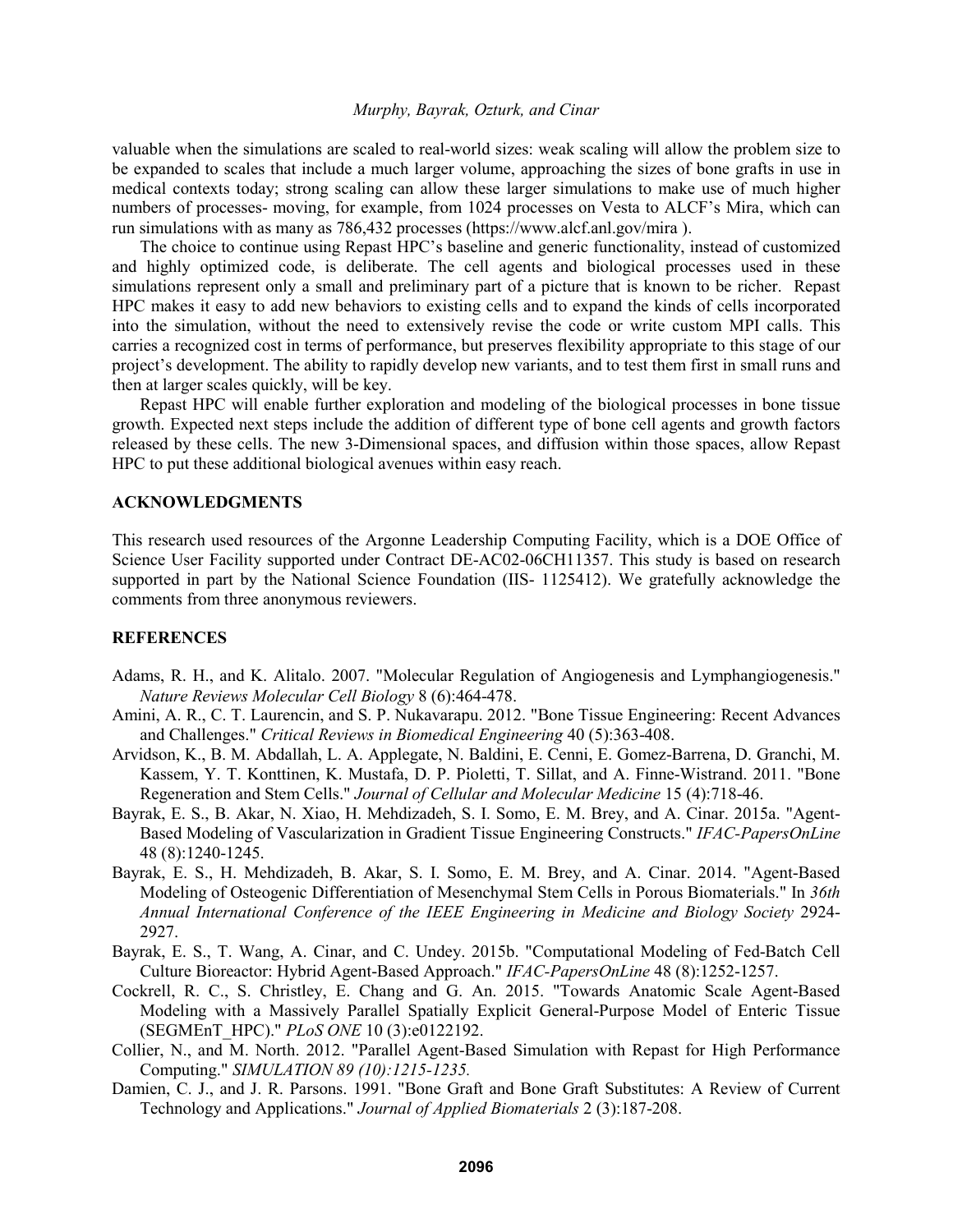- Deschepper, M., K. Oudina, B. David, V. Myrtil, C. Collet, M. Bensidhoum, D. Logeart-Avramoglou, and H. Petite. 2011. "Survival and Function of Mesenchymal Stem Cells (Mscs) Depend on Glucose to Overcome Exposure to Long-Term, Severe and Continuous Hypoxia." *Journal of Cellular and Molecular Medicine* 15 (7):1505-1514.
- Giuliani, N., G. Lisignoli, M. Magnani, C. Racano, M. Bolzoni, B. Dalla Palma, A. Spolzino, C. Manferdini, C. Abati, D. Toscani, A. Facchini, and F. Aversa. 2013. "New Insights into Osteogenic and Chondrogenic Differentiation of Human Bone Marrow Mesenchymal Stem Cells and Their Potential Clinical Applications for Bone Regeneration in Pediatric Orthopaedics." *Stem Cells International* 2013:11.
- Groen, D., N, J. Borgdorff, C. Bona-Casas, J. Hetherington, R. W. Nash, S. J. Zasada, I. Saverchenko, M. Mamonski, K. Kurowski, M. O. Bernabeu, A. G. Hoekstra, and P. V. Coveney. 2013. " Flexible Composition and Execution of High Performance, High Fidelity Multiscale Biomedical Simulations." *Interface Focus* 3 (2):20120087-20120094.
- Langer, R. 1999. "Selected Advances in Drug Delivery and Tissue Engineering." *Journal of Controlled Release* 62 (1-2):7-11.
- Langer, R., and J. P. Vacanti. 1993. "Tissue Engineering." *Science* 260 (5110):920-926.
- Manassero, M., V. Viateau, M. Deschepper, K. Oudina, D. Logeart-Avramoglou, H. Petite, and M. Bensidhoum. 2013. "Bone Regeneration in Sheep Using Acropora Coral, a Natural Resorbable Scaffold, and Autologous Mesenchymal Stem Cells." *Tissue Engineering Part A* 19 (13-14):1554- 1563.
- MPI Forum 1994. "MPI: A Message-Passing Interface Standard." University of Tennessee.
- North, M. J., N. T. Collier, J. Ozik, E. R. Tatara, C. M. Macal, M. Bragen, and P. Sydelko. 2013. "Complex Adaptive Systems Modeling with Repast Simphony." Complex Adaptive Systems Modeling 1 (1):1-26.
- Paweletz, N., and M. Knierim. 1989. "Tumor-Related Angiogenesis." *Critical Reviews in Oncology/Hematology* 9 (3):197-242.
- Perrin, D., H. J. Ruskin, and M. Crane. 2010. "Model Refinement through High-performance Computing: an Agent-Based HIV example." *Immunome Research* 6 (1):1-9.
- Petite, H., V. Viateau, W. Bensaid, A. Meunier, C. de Pollak, M. Bourguignon, K. Oudina, L. Sedel, and G. Guillemin. 2000. "Tissue-Engineered Bone Regeneration." *Nature Biotechnology* 18 (9):959-963.
- Qutub, A. A., F. Mac Gabhann, E. D. Karagiannis, P. Vempati, and A. S. Popel. 2009. "Multiscale Models of Angiogenesis: Integration of Molecular Mechanisms with Cell- and Organ-Level Models." *IEEE Engineering in Medicine and Biology Magazine* 28 (2):14-31.
- Somo, S. I., B. Akar, E. S. Bayrak, J. C. Larson, A. A. Appel, H. Mehdizadeh, A. Cinar, and E. M. Brey. 2015. "Pore Interconnectivity Influences Growth Factor Mediated Vascularization in Sphere Templated Hydrogels." *Tissue Engineering Part C Methods* 20:20.
- Tang, K., E. C. Breen, H. P. Gerber, N. M. Ferrara, and P. D. Wagner. 2004. "Capillary Regression in Vascular Endothelial Growth Factor-Deficient Skeletal Muscle." *Physiological Genomics* 18 (1):63- 69.

### **AUTHOR BIOGRAPHIES**

**JOHN T. MURPHY**, Ph.D., is a Fellow at the Computation Institute at the University of Chicago and a Computational Engineer at Argonne National Laboratory. At Argonne he is a member of the Global Security Sciences Division's System Science Center, Social and Behavioral Analysis Group. He specializes in computational social science and agent-based modeling of complex systems, especially coupled human and natural systems, and in the construction of ABM toolkits. His PhD is in Anthropology and Archaeology from the University of Arizona. His email address is johntmurphy@uchicago.edu.